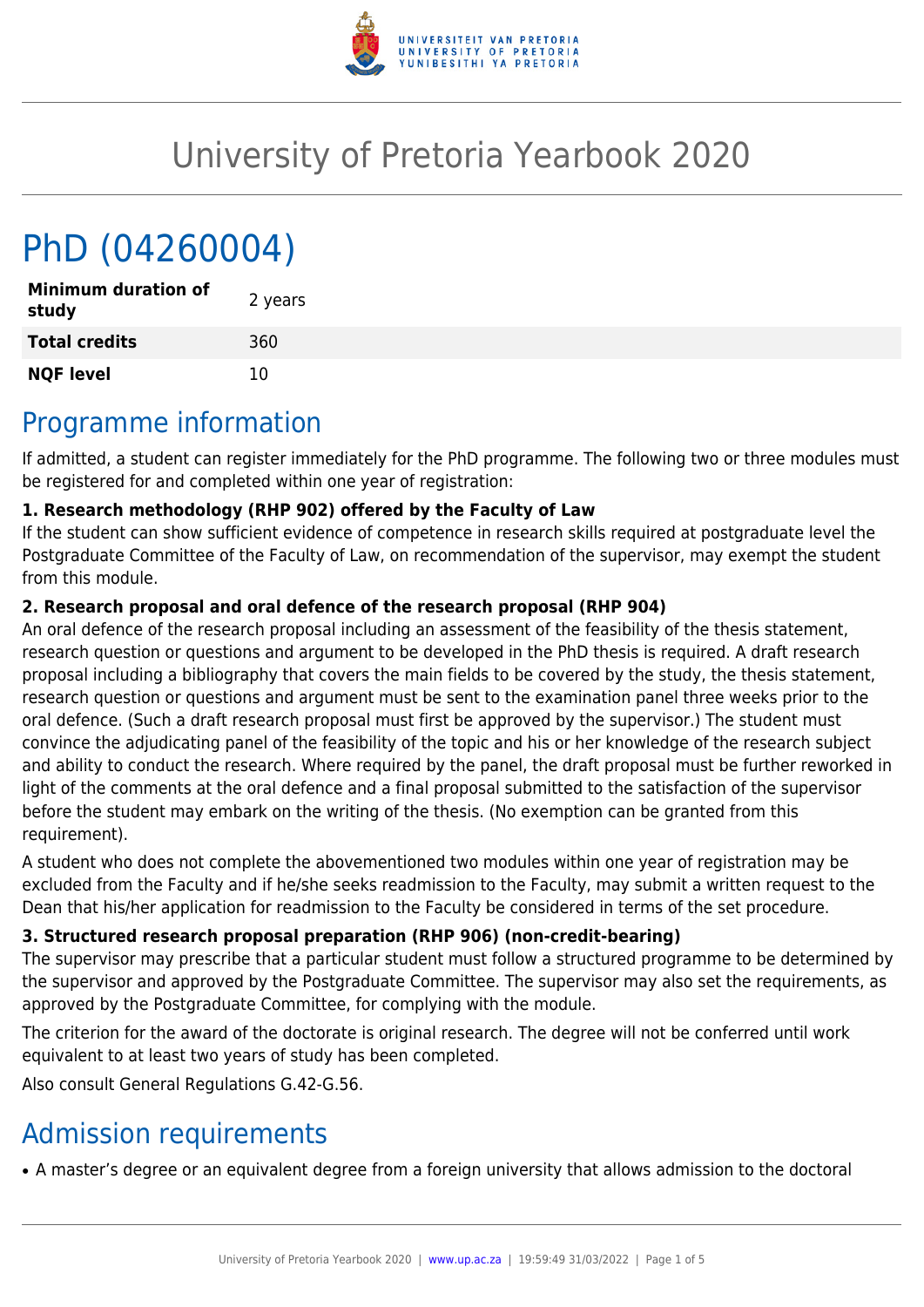

degree in an academic discipline relevant to legal aspects in South Africa or Africa as well as to the contents of the specific topic in law.

- A minimum average mark of 65% with respect to the (mini) dissertation of the preceding master's degree. Where an average of below 65% was achieved, the student may be admitted on recommendation of the relevant head of department after consultation with potential supervisor(s) and consideration of other factors, including relevant work experience, other academic qualifications and an admission examination. Where an average of below 65% was achieved, the student may be admitted on recommendation of the relevant head of department after consultation with potential supervisor(s) and consideration of other factors, including relevant work experience, other academic qualifications and an admission examination. Where an average of below 65% was achieved, the student may be admitted on recommendation of the relevant head of department after consultation with potential supervisor(s) and consideration of other factors, including relevant work experience, other academic qualifications, the merit of the research topic and an admission examination.
- A candidate will only be admitted to the doctoral programme if the Faculty can provide a suitable supervisor in light of the applicant's preliminary research proposal.
- An acceptable level of proficiency in English is required.
- Foreign qualifications are subject to SAQA evaluation.

### Additional requirements

Subject to the stipulations of the relevant General Regulations, a candidate for the PhD programme must be in possession of at least an MPhil degree, or an equivalent degree.

Foreign qualifications are subject to SAQA evaluation.

The Faculty Board may grant exemption from the above conditions.

A candidate will only be admitted to the PhD programme if he/she complies with a standard of competence in applicable subjects as determined by the head of department, also taking into account the candidate's academic record and any applicable experience.

A candidate will only be admitted to the PhD programme if the Faculty can provide a suitable supervisor in light of the applicant's preliminary research proposal.

### Pass with distinction

#### **Thesis and article**

The PhD degree is conferred by virtue of a thesis, and an oral defence of the thesis. The topic of the thesis must be relevant to a discipline in the field of legal studies, and be approved by the Dean. (See the relevant General Regulation for finalisation of the thesis.) The final copy of the thesis must be accompanied by a proof of submission of an article to an accredited journal. The article must be based on the research that the student has conducted for the thesis and be approved by the supervisor.

#### **Agreement**

A written agreement between the student and supervisor should be signed. The document serves as the basis for the interaction between the student and the supervisor. It indicates their individual roles, responsibilities and expectations and making it clear that they are entering into a binding undertaking with each other. The supervisor has the responsibility to ensure that the thesis is properly prepared by the student.

#### **Oral defence of the thesis**

After receipt of the reports of the external examiners, the examiners' recommendations in terms of G.50.4(d)(ii) which are preliminary in nature, must be subjected to the successful completion of revisions as required by the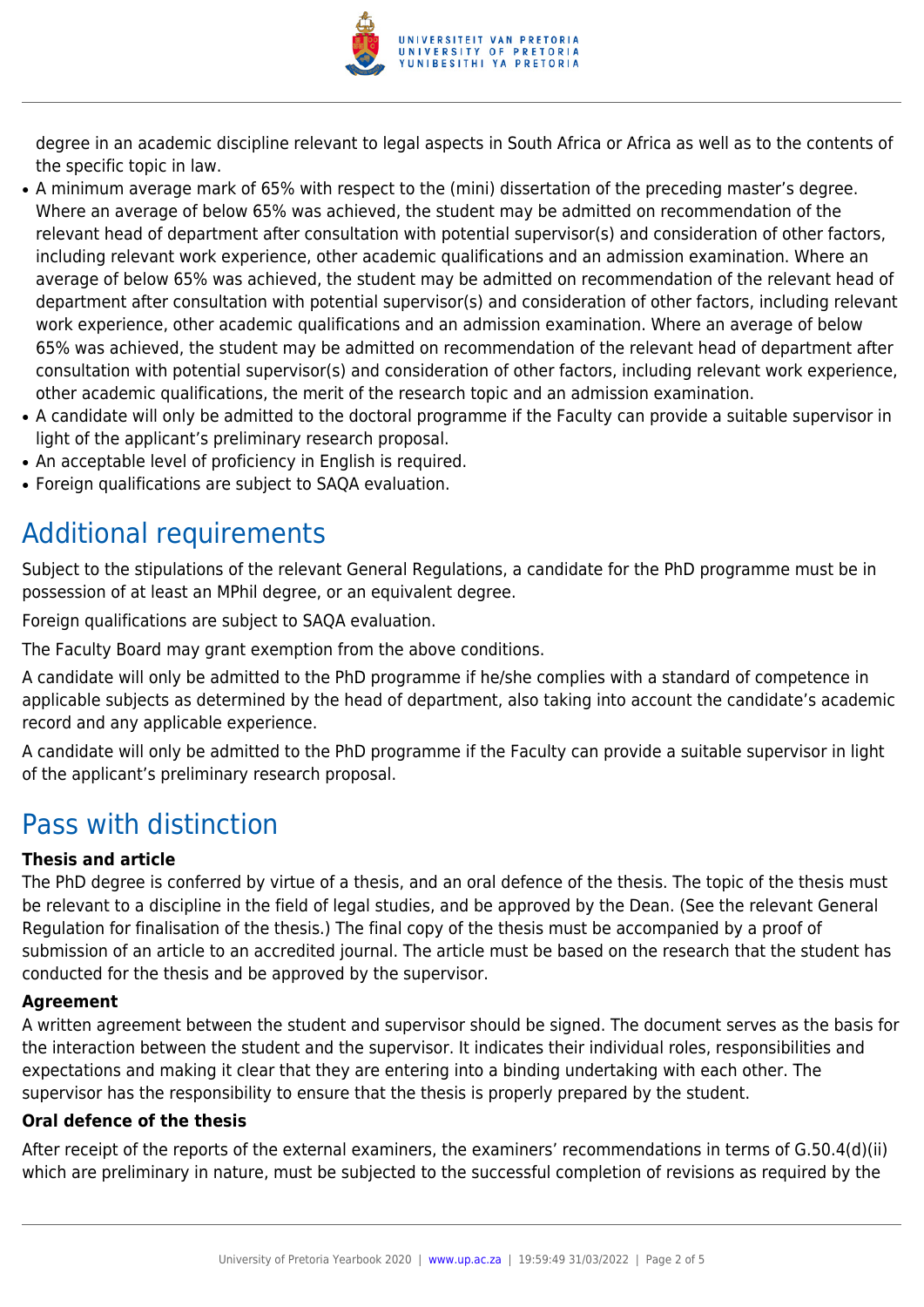

examiners and recommendations of the Postgraduate Committee. In exceptional cases and when recommended by the HOD and/or supervisor, the Postgraduate Committee may require that the candidate be called for an oral examination to question or to confirm these revisions and recommendations. The Postgraduate Committee may also require an oral examination when the examiners' reports do not reflect substantial consensus.

The supervisor may also arrange a public lecture on the topic to be presented by the candidate. The public lecture as such will not have a bearing on the outcome of the thesis.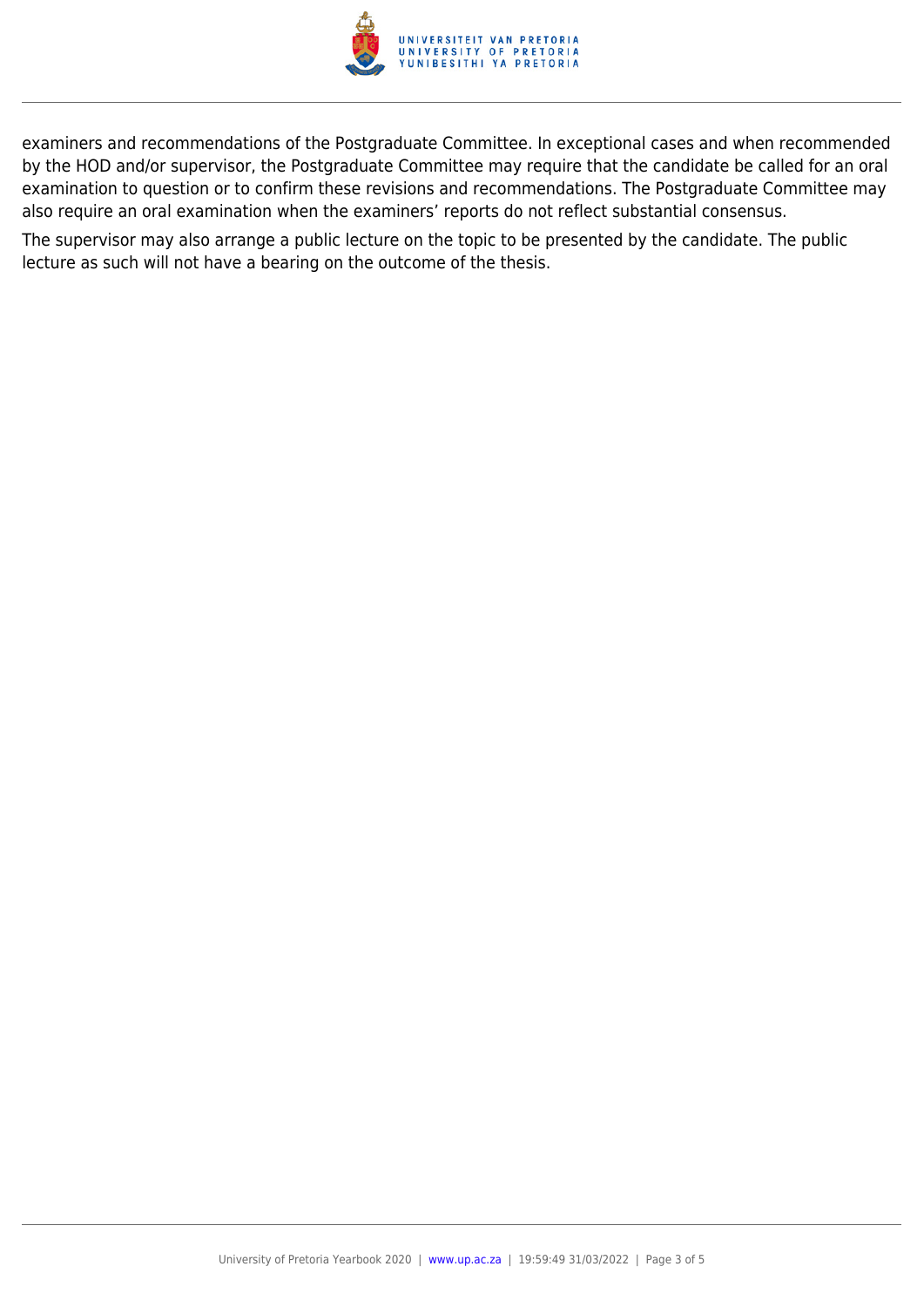

## Curriculum: Year 1

**Minimum credits: 360**

### **Core modules**

[Thesis: Law 990](https://www.up.ac.za/parents/yearbooks/2020/modules/view/DPI 990) (DPI 990) - Credits: 360.00 [Research methodology 902](https://www.up.ac.za/parents/yearbooks/2020/modules/view/RHP 902) (RHP 902) - Credits: 5.00 [Research proposal and oral defence of the research proposal 904](https://www.up.ac.za/parents/yearbooks/2020/modules/view/RHP 904) (RHP 904) - Credits: 5.00